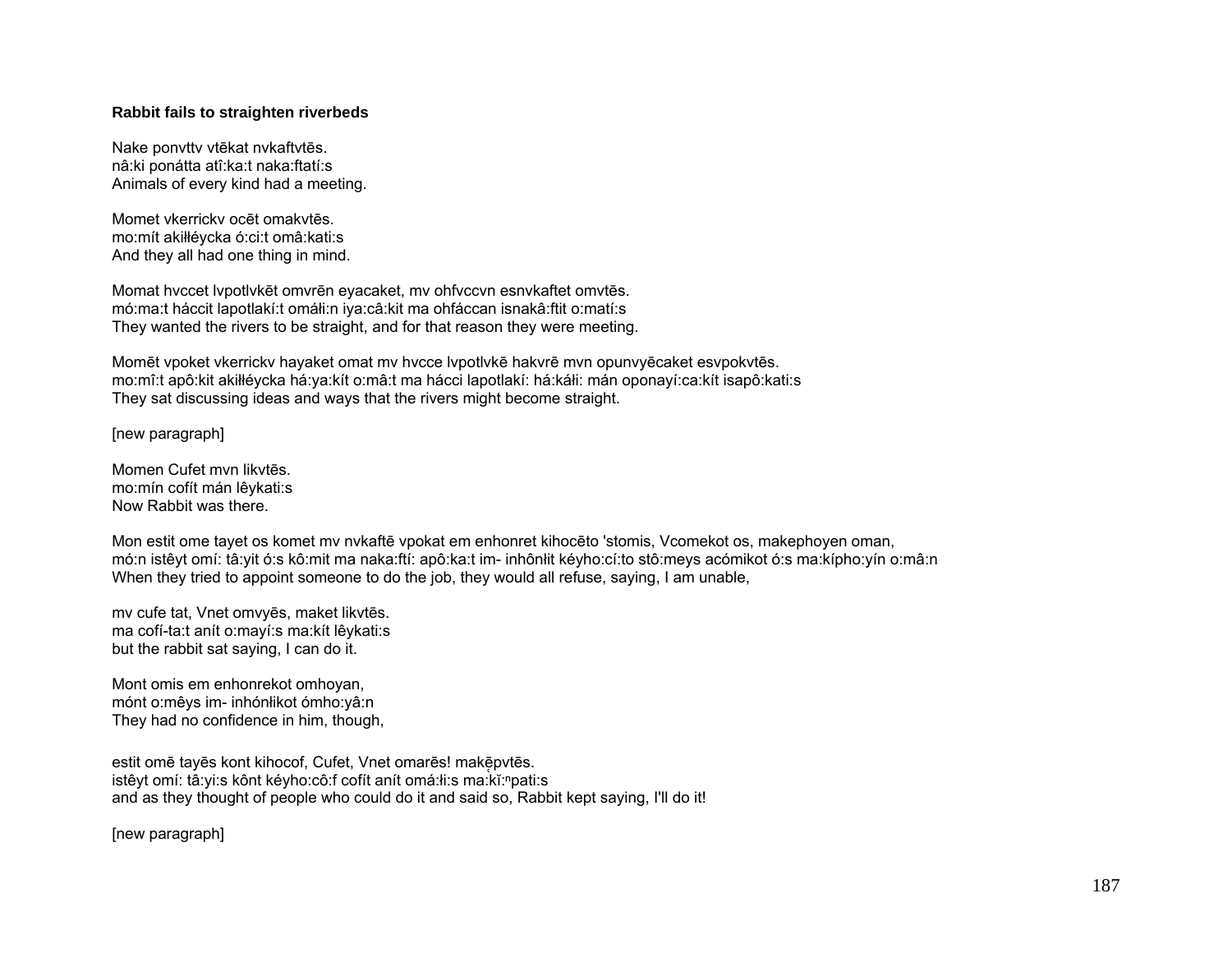Momen estit omē tayēs komhoyē tayat omvlkvt respokēpet oman, mo:mín istêyt omí: tâ:yi:s komhoyí: tâ:ya:t omăl<sup>n</sup>kat łispo:kî:pit o:mâ:n Now everyone they felt could do the job had refused,

Cufet, Vnet omarēs! makēpet omen... cofít anít omá:łi:s ma:kĭ:ʰpit o:mín but Rabbit kept saying, I'll do it!...

Momusen my nykaftē vpokat este estit omē tayēs komhoyē este em enhonrē esasytē omylkyn ohmelhohyen, mô:mosin ma naka:ftí: apô:ka:t ísti istêvt omí: tâ:yi:s komhô:yi: ísti im- inhônłi: isâ:sati: omăl<sup>n</sup>kan ohmilhóhyin Then when all those in whom the group felt confident

Vcomekot os, makē viket respokehpen, acómikot ó:s ma:kí: ălⁿkit łispo:kíhpin had said, I am unable, one of them said,

momusen, Mv cufe, Vnet omarēs makē likan mô:mosin ma cofí anít omá:łi:s ma:kí: lêyka:n That rabbit who's been saying I'll do it

omvkētan os hvmket kihcen... o:makí:ta:n ó:s hámkit kéyhcin should be considered...

Mvt omētes, maket okakat, Enhonrat okēs. mát o:mi:tís ma:kít oka:kâ:t inhónła:t o:kí:s Let him do it, they said, He has the desire.

Mvt omvrēs, kihocvtēs. mát omáłi:s kéyho:catí:s He will be the one, they said.

Momen mvn okēpekv, Estomēt omvranen omat vm onvyatskvrēs, maket likēpvtēs. mo:mín mán oki:piká istó:mi:t omáła:nín o:mâ:t am- onayá:ckáłi:s ma:kít leykĭ:<sup>n</sup>pati:s And because he meant it, [Rabbit] said, Tell me how it should be done, and sat and waited.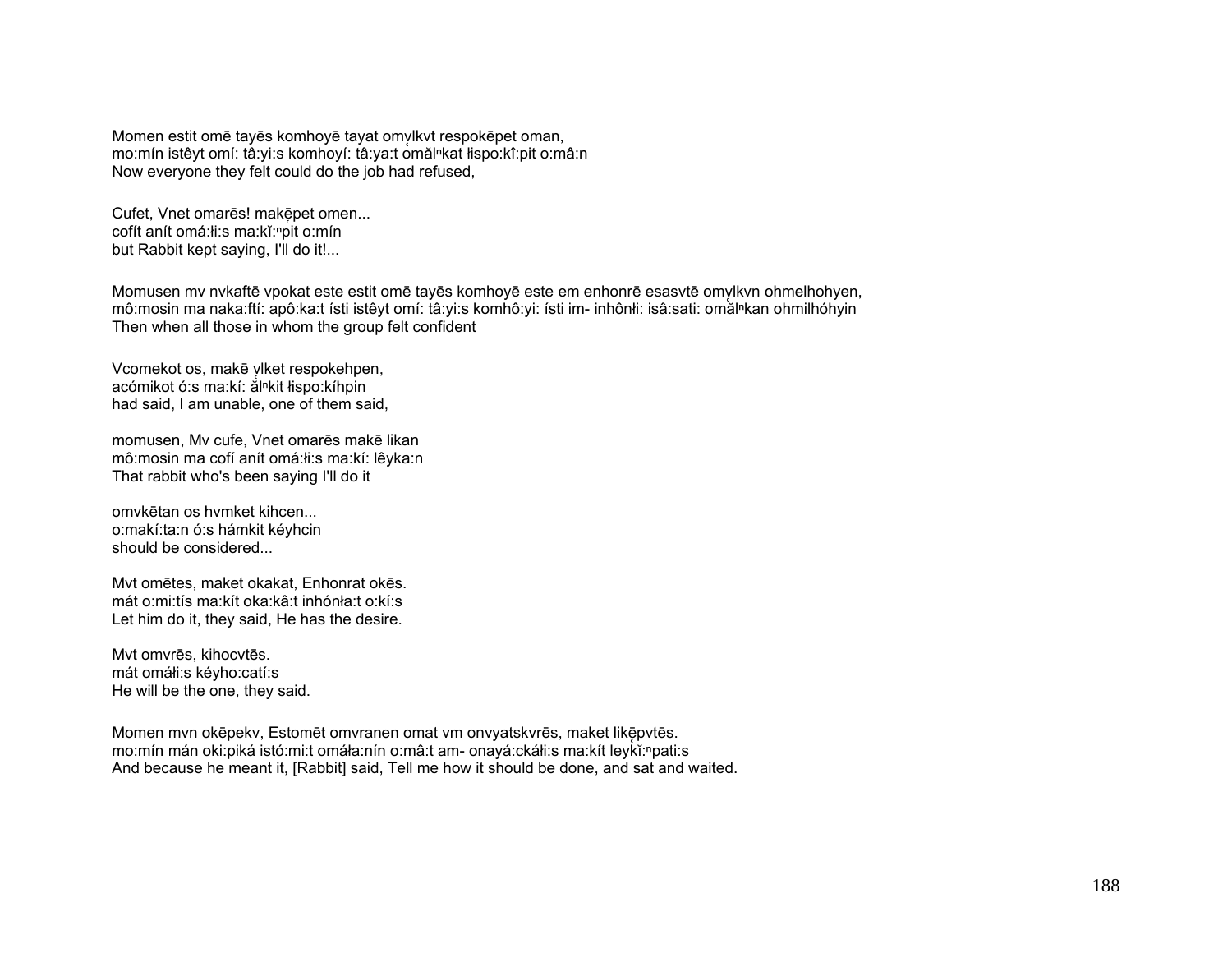Mon esfullet nake omvlkyn em etetahket okakat. mó:n ísfollít nâ:ki omăl<sup>n</sup>kan im- ititáhkit oka:kâ:t They made all the preparations and said,

Uewy efykyn hylahtet esyyetskyres. óywa ifákan haláhtit isayíckáłi:s Take hold of the water flow and go forth.

Mont esayetskat, ceyopy rahecekot 'sayet... mónt isa: vícka: t ciyópa ła: hicíkot sa: yít And as you go, do not look back behind you...

Ēkvnv etewvlvpkēn wvkecetskvrēs, kicet em punayet momehcet... i:kaná itiwalápki:n wakícíckáłi:s keycít ím- pona:yít momíhcit Take it, laying it across the land, they told him, talking with him at length...

Momusen uewy efvky tat iesemhohyen momusen esayytes. mô:mosin óywa ifáka-ta:t a:isimhóhyin mô:mosin isa:yatí:s Then they handed him the water flow and he left right away.

[new paragraph]

Mont hyte hopvye 'svyeko monket, mónt hatí hopávi: sáviko: mônkit But before going very far with it, [Rabbit thought about how] they had told him

my eyopy rafulotikē rahecyranekon kicet em punayet okhoyet omētan, ma iyópa ła:folotêyki: ła:hicałá:nikon keycít ím- pona:yít ókho:vít ô:mi:ta:n he was not to turn and look back.

mata hyte 'svyeko mahet naket estomet ont omen... ma:tá: hatí sáyiko: mâ:hit nâ:kit ísto:mít ónt o:mín and before going he knew something was not right...

My este yopy rahecetyt ycaketut omehakes? komet 'saret... ma ísti vópa ła:hicítat acá:ki:tot ô:miha:kis kô:mit sa:łít Is it so sacred to look back behind yourself? he wondered...

Momusen my eyopy rahēcan, uewy lyokyntot, mô: mosin ma iyópa łá: hi: câ: n óywa lawkántot Then immediately he turned and looked back, and saw water that looked like flashflooding,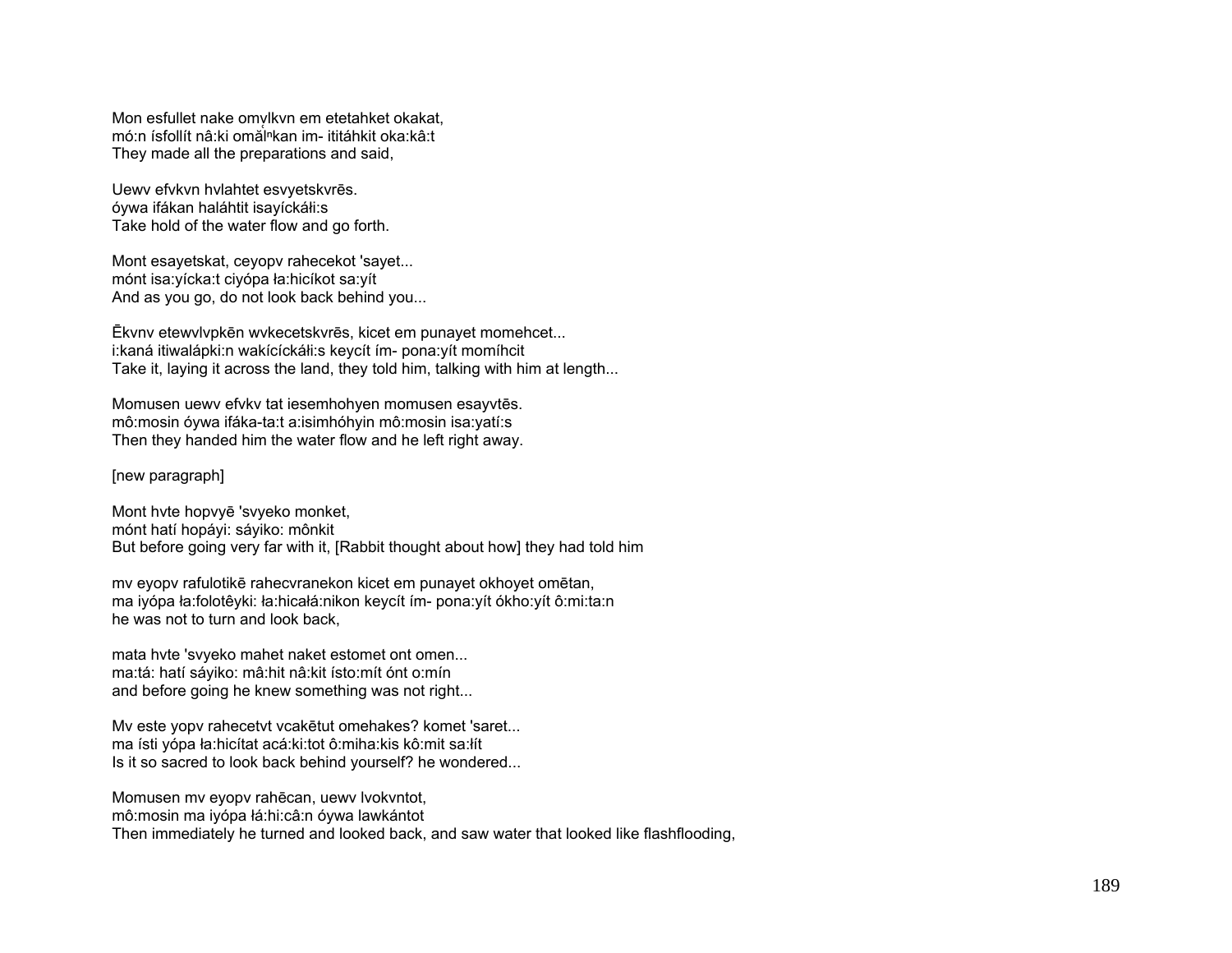momēt uewy sēhoneckē omēt... mó: mi: tóvwa si: honícki: ó: mi: t and the water was awesome...

My uewy fyky hylatat ytekusen 'saret ohmytet hecat, ma óywa fáka halâ:ta:t atĭ:<sup>n</sup>kosin sa:lít óhmatit hi:câ:t When he saw he barely held the water flow,

momusen em penkahlet... mô:mosin im- pinkáhlit right away he became fearful of it...

My uewy fyky lypotkē 'syyyranytē momusen em penkahlet... ma óywa fáka lapótki: sáyała:natí: mô:mosin im- pinkáhlit He became fearful of the straight water flow he was going to carry...

Mv uewv lvokē momvtēkat cvcakken omat, ma óywa láwki: mǒ: "matî: ka: t caca: kkín o: mâ: t If that awesome flood catches up with me,

uewyn ycak-elyrēs komat ytēkuset. óywan acakkiláłi:s ko:mâ:t atĭ:<sup>n</sup>kosit I'll drown in the water, he thought,

momusen resletiket eskenahnecet mata heckusen 'saret... mô: mosin łislitê y kit is kiná: hni: cít ma: tá: hǐ: "ckosin sa: łít and right away he ran with it in a back-and-forth, winding manner in the distance...

Uewv-nene 'tepvkohlusen hayet ont eraatet okat, oywa-níni 'tipakóhlosi:n ha:yít ónt iła:â:tit o:kâ:t He had made little winding waterways and came back, saying,

Tokvs. Mv nake okatskisē tat hiyomat 'tetaket os, yemaken, tókas ma nâ:ki o:ká:ckeysí:-ta:t heyyô:ma:t títa:kít ó:s yíma:kín Now. The thing you were concerned about is now complete,

vketēcakan, momusen mata hēckusen 'saret. akití:ca:kâ:n mô:mosin ma:tá: hǐ:<sup>n</sup>ckosin sa:lít and when they checked, right away, only a short distance from where they were.